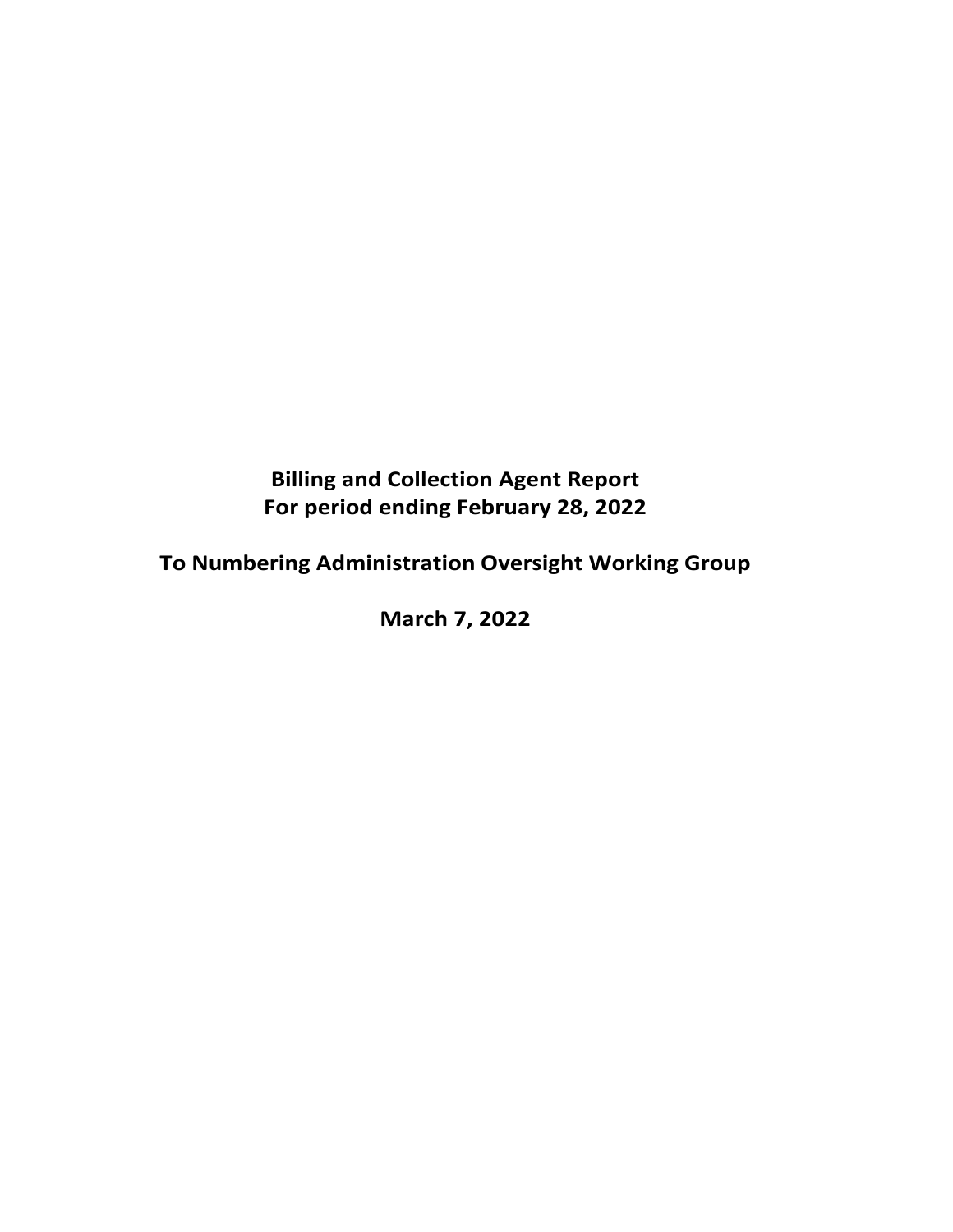## **NANPA FUND STATEMENT OF FINANCIAL POSITION February 28, 2022**

**Assets**

| Cash in bank - NANP<br>Cash in bank - RND        | \$<br>6,134,379<br>$2,365,812$ \$ | 8,500,191   |
|--------------------------------------------------|-----------------------------------|-------------|
|                                                  |                                   |             |
| Receivables                                      |                                   |             |
| Receivable from US Carriers                      | 34,707                            |             |
| Refunds due back to US Carriers (see note below) | (38, 594)                         |             |
| Receivable from Canada                           |                                   |             |
| Receivable from Caribbean countries              | 6,452                             |             |
| Receivables forwarded to Treasury for collection | 95,964                            |             |
| Allowance for uncollectible accounts             | (115,500)                         | (16, 971)   |
| RND receivable                                   |                                   | 1,721,659   |
| <b>Total assets</b>                              |                                   | 10,204,879  |
| Less: Accrued liabilities                        |                                   |             |
| Welch LLP                                        | 28,400                            |             |
| SOMOS - NANPA & Pooling                          | 578,778                           |             |
| Data Collection Agent - USAC                     | 6,500                             | (613, 678)  |
| RND fees repayable to carriers                   |                                   | (4,091,825) |
|                                                  |                                   |             |
| <b>Fund balance</b>                              |                                   | 5,499,376   |
|                                                  |                                   |             |

There are credit balances of \$38,594 included in the accounts receivable balance that cannot be refunded because the carriers are in Red Light status or because there was an overpayment made on the account since the last refunds were done.

The RND fees repayable to carriers represents amounts invoiced to carriers since September 2020 net of amounts refunded.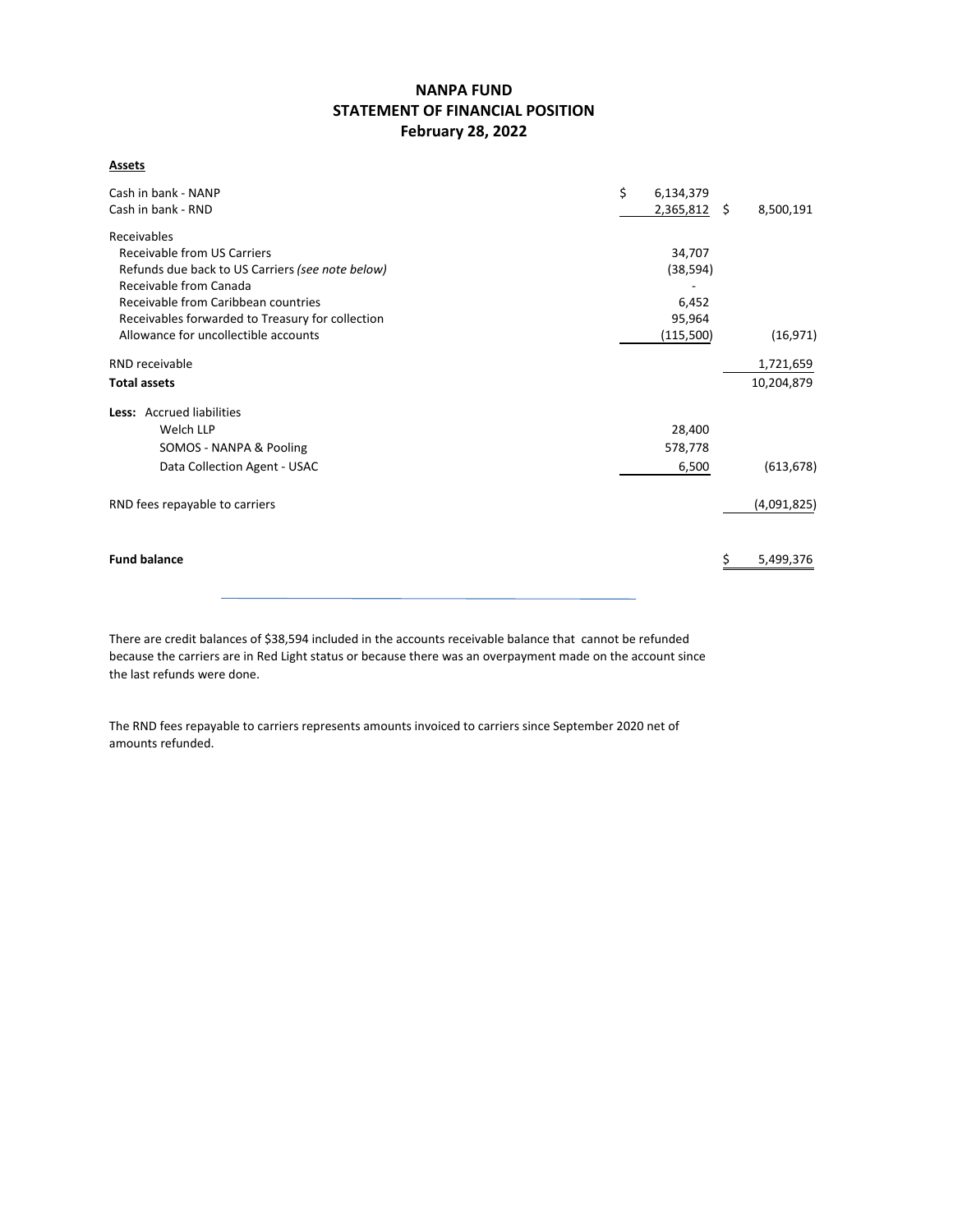#### **NANP FUND STATEMENT OF CHANGES IN FUND BALANCE OCTOBER 2021 TO SEPTEMBER 2022**

|                                                                            |            | <b>Actual</b>                       |                                     |                                     |                                     |                                     | Forecasted                          |                                     |                                     |                                     |                                     |                                   |                                  |                                  |                        | <b>Variance</b><br>between                           |
|----------------------------------------------------------------------------|------------|-------------------------------------|-------------------------------------|-------------------------------------|-------------------------------------|-------------------------------------|-------------------------------------|-------------------------------------|-------------------------------------|-------------------------------------|-------------------------------------|-----------------------------------|----------------------------------|----------------------------------|------------------------|------------------------------------------------------|
|                                                                            |            | Oct-21                              | <b>Nov-21</b>                       | <b>Dec-21</b>                       | <b>Jan-22</b>                       | Feb-22                              | Mar-22                              | Apr-22                              | $May-22$                            | <b>Jun-22</b>                       | <b>Jul-22</b>                       | <b>Aug-22</b>                     | <b>Sep-22</b>                    | <b>Total</b>                     | <b>Budget</b>          | forecasted<br>results and<br>budget at<br>Sept 30/22 |
| Revenue<br><b>International Contributions</b><br>Canada                    | (1)        | 25,027                              | 12,513                              | 12,513                              | 12,513                              | 12,513                              | 12,513                              | 12,513                              | 12,513                              | 12,513                              | 12,513                              | 12,513                            |                                  | 150,157                          | 150,157                |                                                      |
| Caribbean countries                                                        | (1)        | 29,043                              |                                     |                                     |                                     |                                     |                                     |                                     |                                     |                                     |                                     |                                   |                                  | 29,043                           | 29,043                 |                                                      |
| <b>Total International Contributions</b>                                   |            | 54,070                              | 12,513                              | 12,513                              | 12,513                              | 12,513                              | 12,513                              | 12,513                              | 12,513                              | 12,513                              | 12,513                              | 12,513                            |                                  | 179,200                          | 179,200                |                                                      |
| Domestic Contributions - US carriers                                       | (1)        | 5,040,124                           | 70                                  | 3,766                               | (3,992)                             | (980)                               |                                     |                                     |                                     |                                     |                                     |                                   |                                  | 5,038,988                        | 4,963,718              | 75,270                                               |
| Late filing fees for Form 499A<br>Interest income                          | (2)<br>(3) | 500<br>1,289                        | 4,600<br>1,252                      | 6,500<br>1,172                      | (600)<br>1,129                      | 400<br>880                          | 1,250                               | 1,250                               | 1,250                               | 1,250                               | 1,250                               | 1,250                             | 80,000<br>1,250                  | 91,400<br>14,472                 | 80,000<br>15,000       | 11,400<br>(528)                                      |
|                                                                            |            |                                     |                                     |                                     |                                     |                                     |                                     |                                     |                                     |                                     |                                     |                                   |                                  |                                  |                        |                                                      |
| <b>Total revenue</b>                                                       |            | 5,095,983                           | 18,435                              | 23,951                              | 9,050                               | 12,813                              | 13,763                              | 13,763                              | 13,763                              | 13,763                              | 13,763                              | 13,763                            | 81,250                           | 5,324,060                        | 5,237,918              | 86,142                                               |
| <b>Expenses</b><br>NANPA and Pooling Administration                        | (4)        | 578,778                             | 578,778                             | 584,429                             | 578,778                             | 578,778                             | 581,695                             | 581,695                             | 581,695                             | 581,694                             | 581,694                             | 581,694                           | 581,694                          | 6,971,402                        | 6,980,336              | 8,934                                                |
| <b>Billing and Collection</b><br>Welch LLP<br><b>Data Collection Agent</b> | (5)<br>(6) | 28,400<br>6,401                     | 28,400<br>6,574                     | 28,400<br>6,426                     | 28,400<br>6,556                     | 28,400<br>6,604                     | 28,400<br>6,500                     | 28,400<br>6,500                     | 28,400<br>6,500                     | 28,400<br>6,500                     | 28,400<br>6,500                     | 28,400<br>6,500                   | 28,400<br>6,500                  | 340,800<br>78,061                | 340,800<br>78,000      | (61)                                                 |
| <b>Annual Operations Audit</b>                                             | (7)        | $\sim$                              | $\sim$                              | 51,500                              | $\sim$                              |                                     | $\sim$                              | $\overline{\phantom{a}}$            | $\sim$                              | $\sim$                              | $\sim$                              | $\sim$                            |                                  | 51,500                           | 51,000                 | (500)                                                |
| <b>Bank Charges</b>                                                        | (8)        | 3,597                               | 5,896                               | 2,801                               | 2,668                               | 2,405                               | 3,333                               | 3,333                               | 3,333                               | 3,333                               | 3,333                               | 3,333                             | 3,333                            | 40,698                           | 40,000                 | (698)                                                |
| <b>Carrier Audits</b>                                                      | (9)        |                                     |                                     |                                     |                                     |                                     | 200,000                             |                                     |                                     |                                     |                                     |                                   |                                  | 200,000                          | 200,000                |                                                      |
| Bad debt expense (recovery)                                                | (10)       | 4,800                               | (4,800)                             | 3,177                               | 703                                 | (5, 496)                            |                                     |                                     |                                     |                                     |                                     |                                   | 40,000                           | 38,384                           | 40,000                 | 1,616                                                |
| <b>Total expenses</b>                                                      |            | 621,976                             | 614,848                             | 676,733                             | 617,105                             | 610,691                             | 819,928                             | 619,928                             | 619,928                             | 619,927                             | 619,927                             | 619,927                           | 659,927                          | 7,720,845                        | 7,730,136              | 9,291                                                |
| Net revenue (expenses)                                                     |            | 4,474,007                           | (596, 413)                          | (652, 782)                          | (608, 055)                          | (597, 878)                          | (806, 165)                          | (606, 165)                          | (606, 165)                          | (606, 164)                          | (606, 164)                          | (606, 164)                        | (578, 677)                       | (2,396,785)                      | (2,492,218)            | 95,433                                               |
| <b>Opening fund balance</b>                                                |            | 3,480,497                           | 7,954,504                           | 7,358,091                           | 6,705,309                           | 6,097,254                           | 5,499,376                           | 4,693,211                           | 4,087,046                           | 3,480,881                           | 2,874,717                           | 2,268,553                         | 1,662,389                        | 3,480,497                        | 3,492,218              | (11, 721)                                            |
| <b>Closing fund balance</b>                                                |            | 7,954,504                           | 7,358,091                           | 6,705,309                           | 6,097,254                           | 5,499,376                           | 4,693,211                           | 4,087,046                           | 3,480,881                           | 2,874,717                           | 2,268,553                           | 1,662,389                         | 1,083,712                        | 1,083,712                        | 1,000,000              | 83,712                                               |
| Fund balance makeup:<br>Contingency<br>Surplus (deficit)                   |            | 1,000,000<br>6,954,504<br>7,954,504 | 1,000,000<br>6,358,091<br>7,358,091 | 1,000,000<br>5,705,309<br>6,705,309 | 1,000,000<br>5,097,254<br>6,097,254 | 1,000,000<br>4,499,376<br>5,499,376 | 1,000,000<br>3,693,211<br>4,693,211 | 1,000,000<br>3,087,046<br>4,087,046 | 1,000,000<br>2,480,881<br>3,480,881 | 1,000,000<br>1,874,717<br>2,874,717 | 1,000,000<br>1,268,553<br>2,268,553 | 1,000,000<br>662,389<br>1,662,389 | 1,000,000<br>83,712<br>1,083,712 | 1,000,000<br>83,712<br>1,083,712 | 1,000,000<br>1,000,000 |                                                      |
|                                                                            |            |                                     |                                     |                                     |                                     |                                     |                                     |                                     |                                     |                                     |                                     |                                   |                                  |                                  |                        |                                                      |

**See Assumptions and Reconciliation to Budget on following page**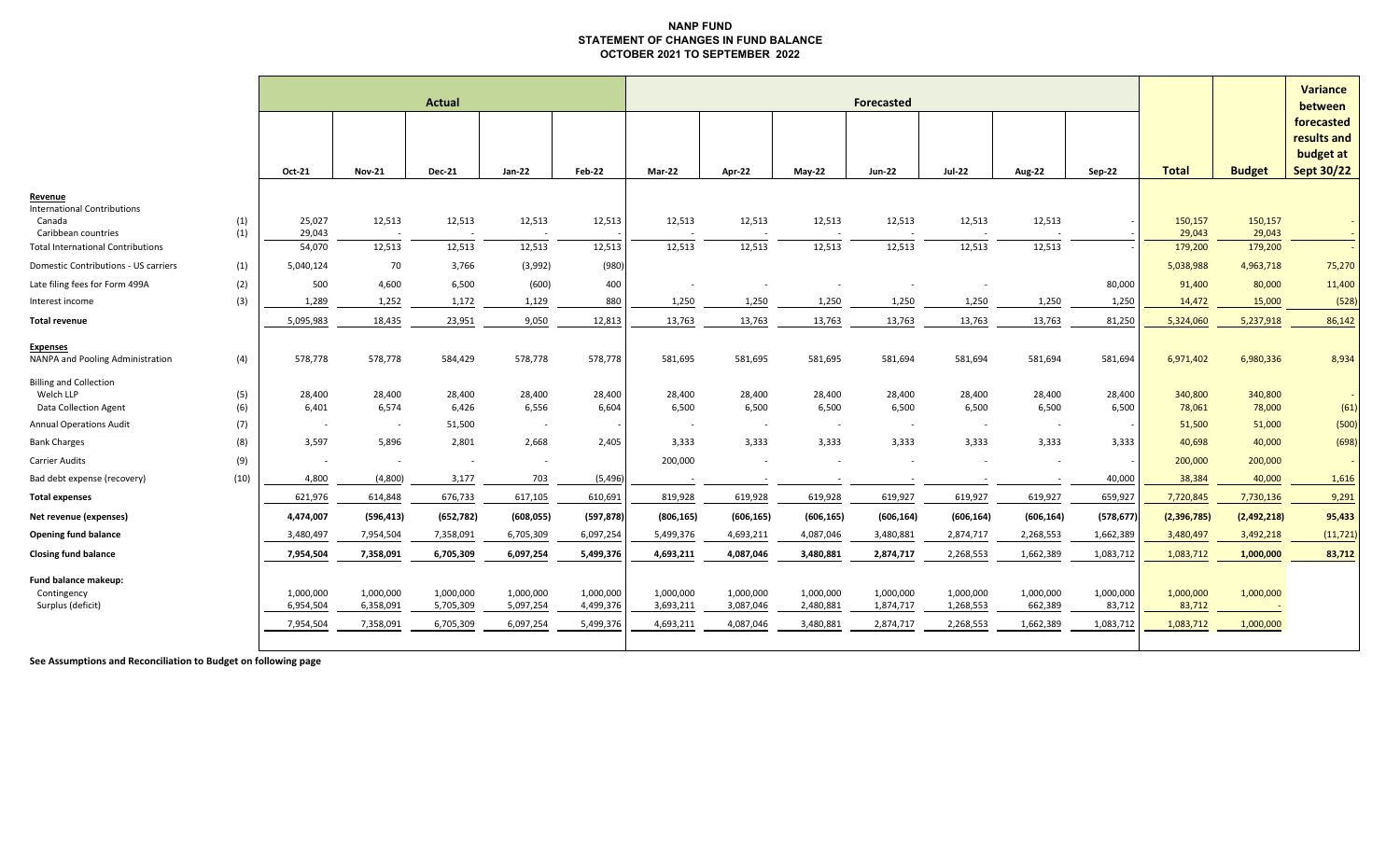### **NANP FUND STATEMENT OF CHANGES IN FUND BALANCE OCTOBER 2020 TO SEPTEMBER 2021**

# **Reconciliation of forecast to budget**

| Budgeted fund balance at September 30, 2022 - contingency         | \$1,000,000 |
|-------------------------------------------------------------------|-------------|
| Increase in opening fund balance between budget period and actual | (11, 721)   |
| Additional billings over estimate from budget                     | 75,270      |
| Late filing fees (reversal) for Form 499A                         | 11,400      |
| Interest earned - Variance between actual and budget              | (528)       |
| NANPA and Pooling - Variance between actual and budget            | 8,934       |
| Data Collection fees - Variance between actual and budget         | (61)        |
| Annual operations audit - variance between actual and budget      | (500)       |
| Bad debts - Variance between actual and budget                    | 1,616       |
| Carrier audits not performed                                      |             |
| Bank fees - Variance between actual and budget                    | (698)       |
|                                                                   |             |
| Forecasted fund balance at September 30, 2022                     | \$1,083,712 |

# **Assumptions:**

**(1)** The US carrier contributions for the period from October 2021 to September 2022 and the International contributions are based upon actual billings.

**(2)** These fees represent the \$100 late filing fee charged to those companies that do not file the Form 499A by the due date.

- **(3)** Interest income is based on actual amounts received.
- **(4)** The cost of NANPA and Pooling administration is based on the contract with Somos.
- **(5)** The cost of B&C Agent is based on the contract with Welch LLP
- **(6)** The expense for the Data Collection Agent is based on an allocation of costs by USAC.
- **(7)** The expense for the annual operations audit performed by Ernst & Young LLP is based on actual cost.
- **(8)** Bank fees are an expense to the Fund.
- **(9)** The budget allows \$200,000 for carrier audits.
- **(10)** The allowance covers all accounts considered potentially uncollectible at February 28, 2022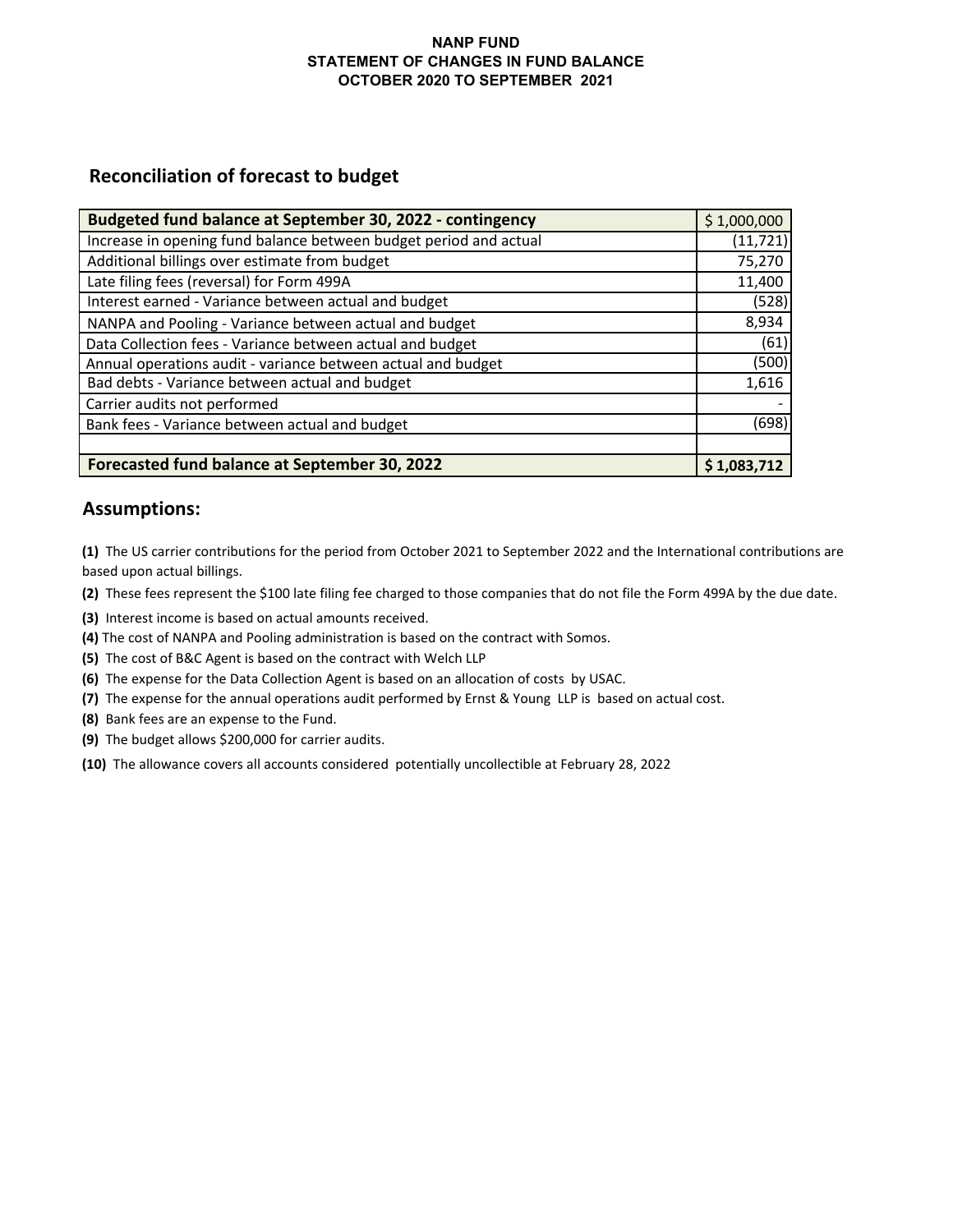# **Deliverables Report**

#### **Distributing invoices**

The invoices for carriers were emailed/mailed on February 11th. Payment is due March 12<sup>th</sup>.

#### **Processing Payments**

Payment information from the lockbox service at Bank of America is downloaded on a daily basis. The deposit information is recorded daily.

#### **Late/Absent Payments**

Demand notices and statements of account were emailed/mailed on February 14<sup>th</sup> to all carriers with overdue balances. A total of 43 demand notices and statements of account were sent out. During the same month last year, 31 statements and demand notices were sent out.

#### **FCC Red Light Notices**

At a minimum, an updated red light report is posted to the FCC server for processing once a week. When required, additional updates are posted.

#### **Helpdesk Queries**

All queries are directed to a helpdesk voicemail inbox or email inbox. The details of the query are documented in an MS Access database including the date, Filer ID, nature of query, name of person making the request, who responded to the query and the resolution date. In February, 27 calls and 21 emails were received (Feb 2021 - 19 calls and 27 emails). Most queries are about requesting copies of invoices, how to make changes to their email billing address, notification about closing their business, asking what the invoice was for or asking how to make a payment and making payment by credit card or queries.

#### **Staffing**

All staff have been working remotely since March 15, 2020 due to Covid-19.

#### **Status of Contracts**

The Billing and Collection Agent contract was awarded to Welch LLP in April 2018. The contract is for a 5-year period from May 1, 2018 to April 30, 2023. A change order has been submitted for work related to administration of collection of fees for the Reassigned Numbers Database.

The NANPA, Pooling and RND administration contract was awarded in December 2020. It allowed for a 3-month transition and development period from Dec 1, 2020 to Feb 28, 2021 and a 57-month administration period from Mar 1, 2021 to Nov 30, 2025 and 3 one-year extensions ending November 30, 2028.

#### **Status of Audits**

**FCC Audit:** The FCC and the auditors confirmed that they do not need anything from NANP this year since they are now reporting NANP as a disclosure entity in their footnotes instead of as a consolidated entity.

**Independent Audit:** The independent audit by Ernst & Young LLP of the financial statements and specified procedures was completed December 16th, 2021.

**PIIA:** The audit began November 18, 2021. Document requests were submitted when requested.

#### **Deliverable Reports Submission Dates**

**Quarterly Report on Fund Performance and Statement of Financial Positio**n - submitted January 6, 2022 **Quarterly Crosswalk reporting package** - submitted January 6, 2022 **Quarterly Treasury Report on Receivables** - submitted January 11, 2022 **January NAOWG report** - submitted February 8, 2022

#### **Accounts Receivable**

In February, \$6,658.70 was received from Treasury for delinquents debts collected. This represents payments from 19 companies.